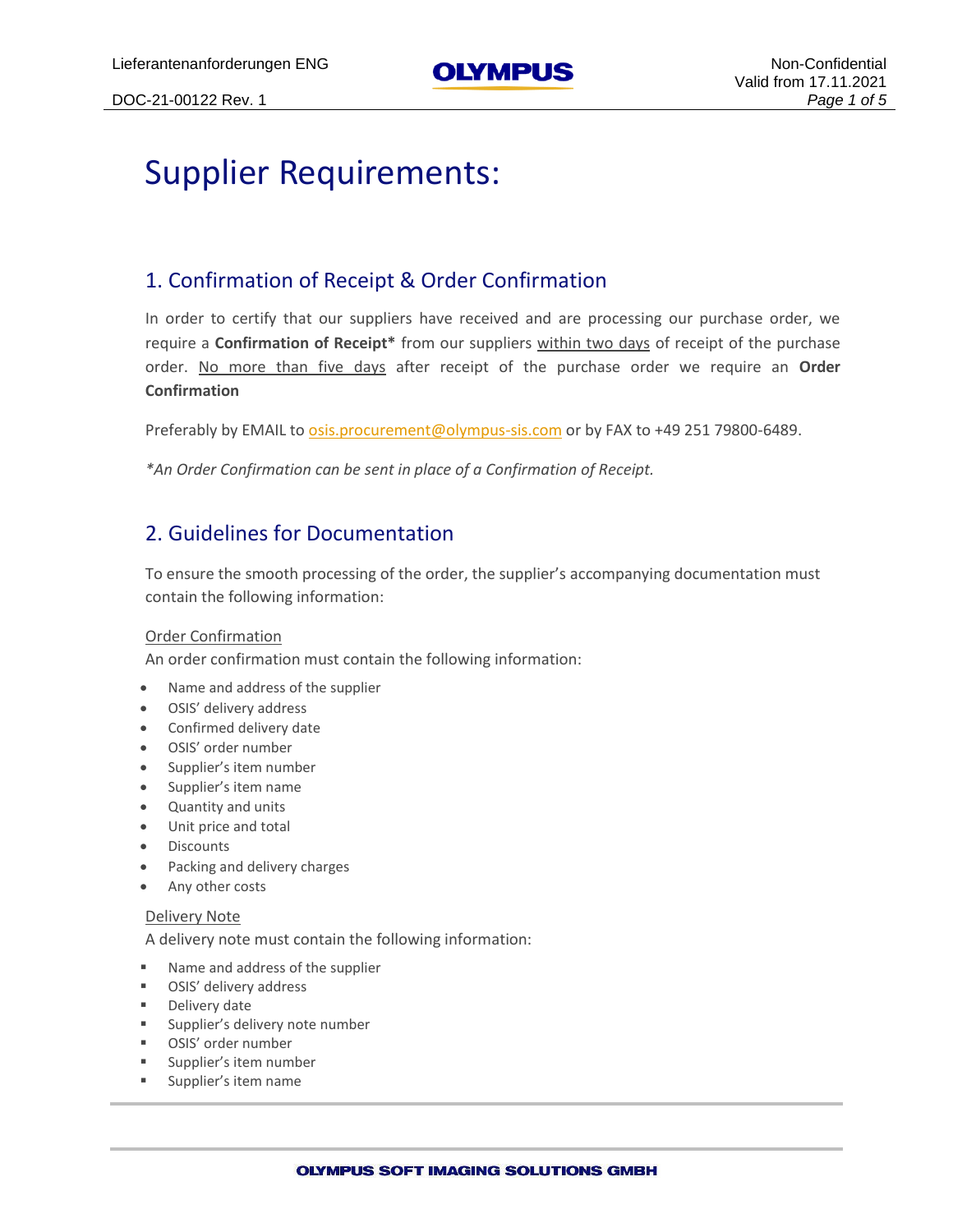

# Valid from 17.11.2021

#### DOC-21-00122 Rev. 1 *Page 2 of 5*

- Quantity and units
- In the case of an incomplete delivery, details of the subsequent delivery

#### Invoice

Invoices are to be sent solely to the following billing address or via e-mail to accdir@olympussis.com:

OLYMPUS SOFT IMAGING SOLUTIONS GmbH

Accounting Johann-Krane-Weg 39 48149 Münster Germany

The invoice must contain the following information:

- Name and address of the supplier
- VAT ID or VAT number
- Invoice date
- Consecutive invoice number
- Delivery note number
- Delivery address
- OSIS' order number
- Standard description of quantity and type of goods or services
- Time of delivery of goods or services
- Itemization of which tax rate, if any, has been applied to each portion of the payment
- The applicable tax rates
- Tax amount
- Previously agreed discounts
- Terms of payment
- Supplier's bank account details

#### **Outward processing**

Outward processing documents are subject to the following rules, as listed below.

To enable a precise tracking of the outward processing components it is absolutely necessary that the all documents accompanying the goods, contain the below mentioned information. This information enables us and customs office to monitor the progress of the individual outward processing transactions. It also allows us to re-import the goods within the specified time frame and to complete the outward processing customs procedures clearly and in accordance with the regulations. In addition, it facilitates direct and immediate access during an import inspection. In addition to the guidelines for the commercial invoices as mentioned above, the proforma invoices requires the following details:

- All serial numbers of the goods returned to Olympus Soft Imaging Solutions GmbH
- The airway-bill number with which you are returning the goods to Olympus Soft Imaging Solutions GmbH
- The Olympus Soft Imaging Solutions GmbH reference numbers, such as our proforma invoice number and purchase order number associated with goods that we sent.
- Partial deliveries have to be clearly marked.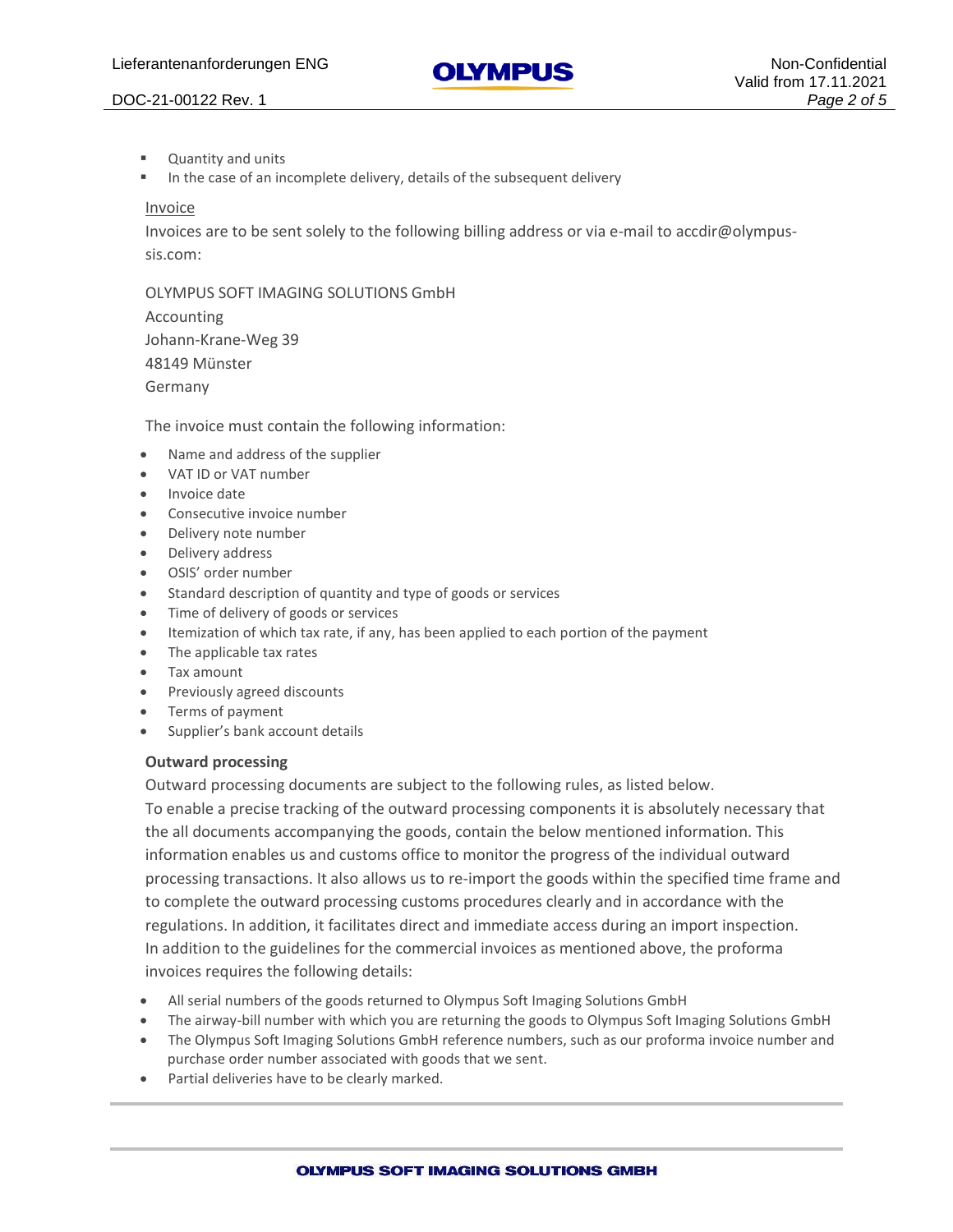#### DOC-21-00122 Rev. 1 *Page 3 of 5*

- Components from each shipment should be assembled into a unit, as far as possible. If it should be necessary to combine components from different shipments, due to faulty or broken goods e.g., documents reference numbers, as listed before, should be noted on the documents.
- Both, the Commercial and proforma invoice must include the international Shipping Terms (Incoterms) The goods have to be returned to Olympus Soft Imaging Solutions GmbH latest after 4,5 months after being delivered.
- Defective goods have to be clearly marked, packed and labeled separately
- Commercial and proforma associated with the outward process should be kept separately form support cases or purchase orders. Commercial and proforma invoices contain the exact same information as listed here.
- A written confirmation should be attained from Olympus Soft Imaging Solutions GmbH as to whether defective goods should be returned to us or disposed of locally.

## 3. The Claims and Repairs Procedure

#### Cost estimate / Repair quotation

Should costs of any nature be expected to arise in connection with a claim or repair, Olympus Soft Imaging Solutions GmbH must be provided with a written cost estimate or repair quotation before any works are carried out. A written order placement from Olympus Soft Imaging Solutions GmbH will then be issued to confirm the order. Any requests for payment arising when the above procedure has not been adhered to, will not be honored.

#### Return Shipment

Goods that have been replaced or repaired within the framework of the claims and repairs procedure should be clearly marked accordingly using suitable methods. The goods should never be sent together with, or otherwise come into contact with, new goods. For any claim or repair return shipment, please always consider the following points mandatory:

- The material must be delivered separately from new goods and individually packed.
- The shipment must be marked repair return.
- The shipment must include a separate delivery note.
- This is also valid if the defective material was replaced by new material.

## 4. Packaging Guidelines

All packing materials must conform to the statutory requirements.

Requirements concerning the use of packaging and its chemical content:

- Packaging must be kept to the absolute minimum weight required to adequately protect the product.
- Items must be packed in a fashion which facilitates the re-use of the packaging.
- Disposable packaging should preferably be made of recycled cardboard.
- Where the use of synthetic materials is unavoidable, Polyethylene (PE) und Polypropylene (PP) should be favored. PVC should be avoided.
- **Don't use Styrofoam Peanuts as packing filling.**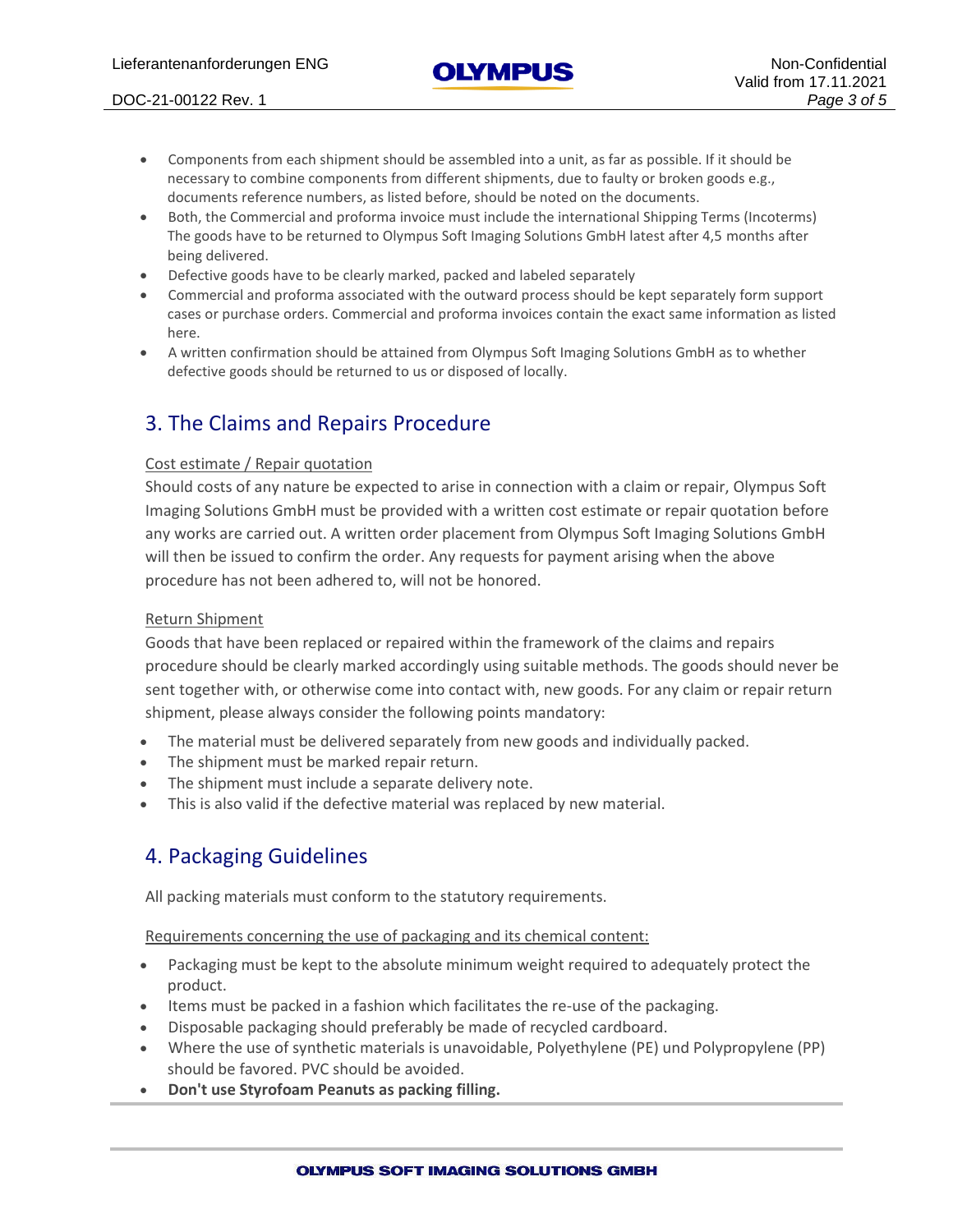DOC-21-00122 Rev. 1 *Page 4 of 5*

The concentration of heavy metals in packaging:

• The concentration of lead, cadmium, mercury and chromium IV in the packaging or its component parts may not cumulatively exceed 100mg/kg (ppm).

## 5. Shipping and Delivery Guidelines

#### Delivery Address

The following address is exclusively to be used as the delivery address unless otherwise stated on the order:

#### **OLYMPUS SOFT IMAGING SOLUTIONS GmbH**

| Logistik       |
|----------------|
| Coermuehle 2   |
| 48157 Muenster |
| Germany        |

#### Delivery Time

Deliveries may be made from Monday to Friday between 8 am and 4 pm, excluding public holidays

#### Delivery Documents:

All deliveries should be accompanied by a supplier's delivery note. The delivery driver should give the delivery and freight documents to a member of OSIS staff in the incoming goods department.

#### Liability:

The acceptance of delivered goods is conditional. Only the number and condition of the delivered articles will be checked and signed for.

## 6. Contact

Questions can be directed to the Procurement Department via

Email: [osis.procurement@olympus-sis.com](mailto:osis.procurement@olympus-sis.com) or Tel.: +49 251 79800-6480 Fax: +49 251 79800-6489

## Confirmation of supplier: